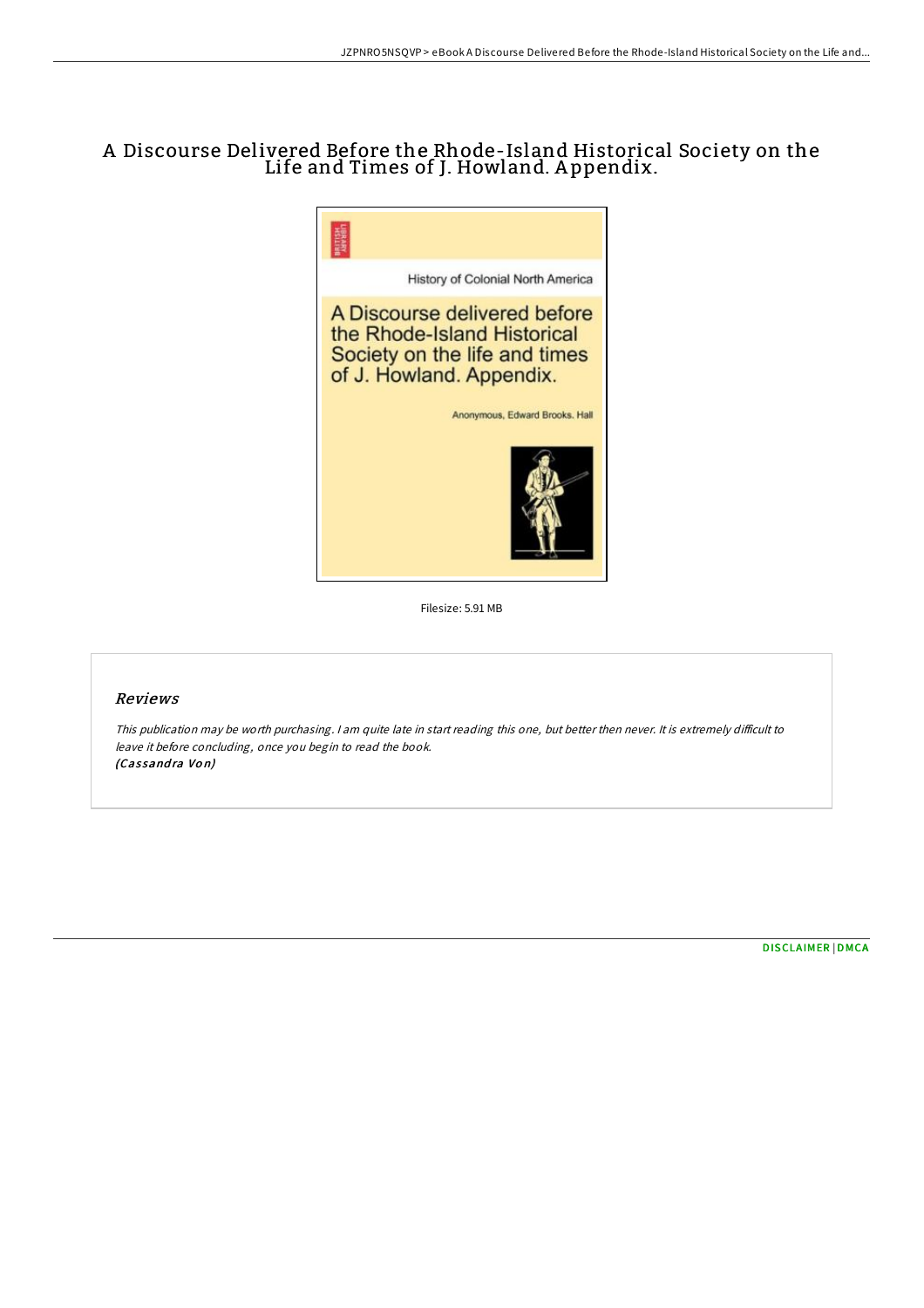## A DISCOURSE DELIVERED BEFORE THE RHODE-ISLAND HISTORICAL SOCIETY ON THE LIFE AND TIMES OF J. HOWLAND. APPENDIX.

#### **DOWNLOAD PDF** ঞ

British Library, Historical Print Editions, United States, 2011. Paperback. Book Condition: New. 246 x 189 mm. Language: English . Brand New Book \*\*\*\*\* Print on Demand \*\*\*\*\*.Title: A Discourse delivered before the Rhode-Island Historical Society . on the life and times of J. Howland. (Appendix.).Publisher: British Library, Historical Print EditionsThe British Library is the national library of the United Kingdom. It is one of the world s largest research libraries holding over 150 million items in all known languages and formats: books, journals, newspapers, sound recordings, patents, maps, stamps, prints and much more. Its collections include around 14 million books, along with substantial additional collections of manuscripts and historical items dating back as far as 300 BC.The HISTORY OF COLONIAL NORTH AMERICA collection includes books from the British Library digitised by Microsoft. This collection refers to the European settlements in North America through independence, with emphasis on the history of the thirteen colonies of Britain. Attention is paid to the histories of Jamestown and the early colonial interactions with Native Americans. The contextual framework of this collection highlights 16th century English, Scottish, French, Spanish, and Dutch expansion. ++++The below data was compiled from various identification fields in the bibliographic record of this title. This data is provided as an additional tool in helping to insure edition identification: ++++ British Library Anonymous; Hall, Edward Brooks.; 1855.8. 9602.cc.33.(5.).

B Read A Discourse Delivered Before the Rhode-Island Historical Society on the Life and Times of J. Howland. Annendix, Online

B Download PDF A Discourse Delivered Before the Rhode-Island Historical Society on the Life and Times of J. Howland. Appendix.